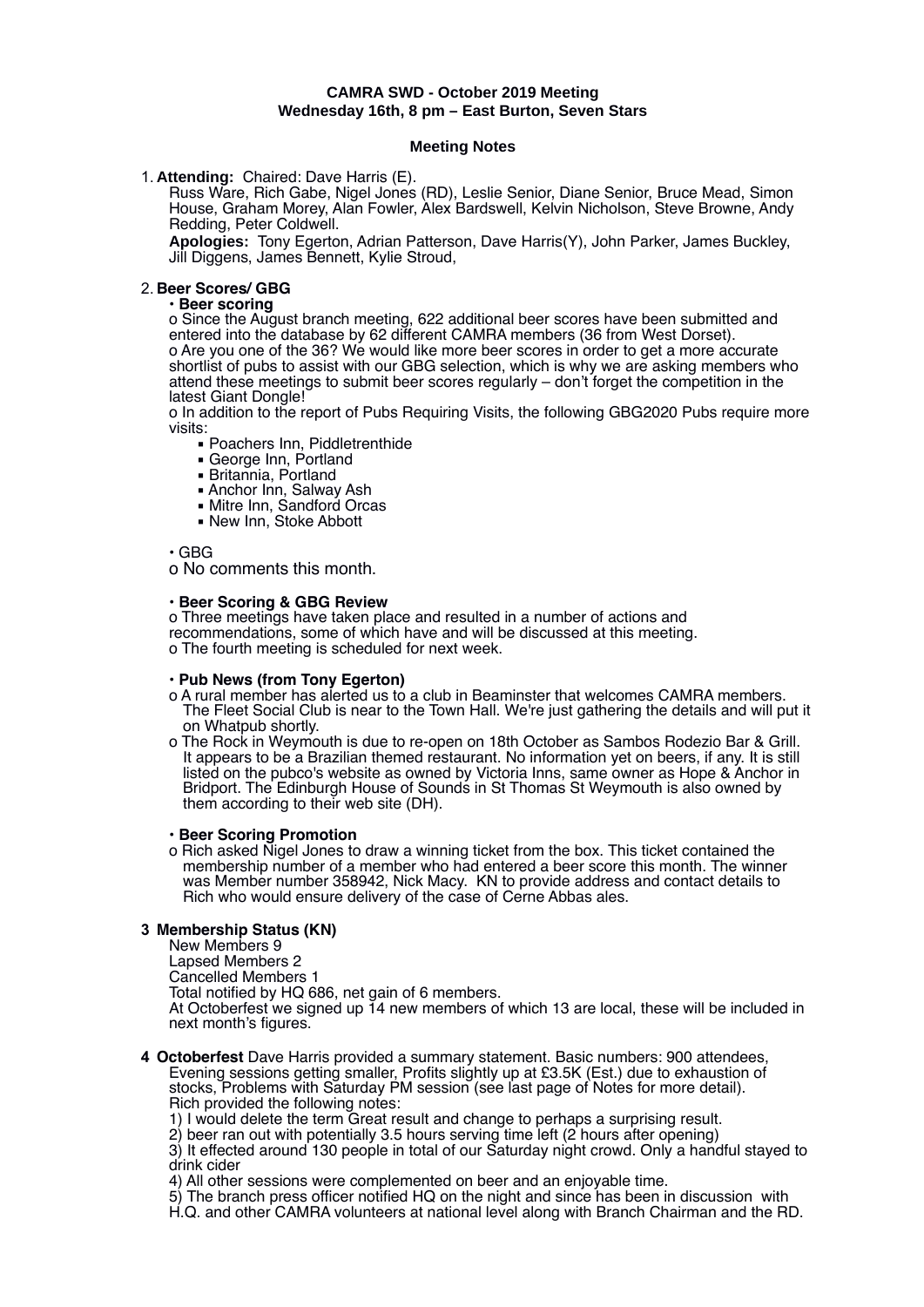6) The branch press officer put out a statement of fact post festival which caused a response from a CAMRA national director and gained us national news coverage. 7) As organisers of a festival we hope we have found a flaw in a festival budget model that can be looked into , ramified and as a result does not happen to another branch.

During the meeting, Rich pointed out a recent communication from Nik Antona where a contact number had recently been provided for volunteers to use "In a time of crisis". He was sure that this was a response to the situation mentioned above.

After discussion, it was agreed that we should pursue the issues we encountered via the Regional Meetings, Nigel was supportive of this and would try to get some amendment to take more account of the experience of local volunteers in the future festival budgeting process.

#### **5 Social Media Update (Bruce Mead)** Facebook Total page likes 572, up 40 from the last meeting.

#### **Octoberfest**

Total unpaid reach 28.6K, paid reach via advertising a further 10K resulting in over 500 clicks through to the ticketing page. Final response showed 750 who were interested, and 137 who went. Ticket sales via the CAMRA website were up 15% on last year. Target for next year is to increase the interested/going figure to over 1,000 and convert more of the clicks through to the website into actual sales.

James and Andy posting regularly on Twitter and Instagram respectively. Instagram should pass the 200 followers mark this month.

#### **6 Social Events**

Rich gave a brief summary of the Bermondsey Beer Mile event which had been hugely enjoyable CITA event. General view was that it so good that it was worth doing again some time.

Rich reminded members that the main upcoming events were Poole Beerfest in early November with a chance to beat East Dorset at skittles on Sat 16th November at Tom Browns. There were also two events planned for December: A Dorchester Pub Plod on 4<sup>th</sup> Dec 7.15 start at Brewhouse & Kitchen; A CITA Bridport bash starting at 11.30 at The Tiger Inn, Barrack Street at 11.30am.

#### **7 Pubs to visit**

o According to Whatpub, the nearest 5 (West Dorset) pubs to this meeting are:

- Countryman Inn, East Knighton
- Red Lion, Winfrith Newburgh
- Sailor's Return, Chaldon Herring
- Frampton Arms, Moreton
- Martyr's Inn, Tolpuddle

o Bruce indicated other pubs where one or two further visits could make a difference:

- Oak, Dewlish
- Sheaf of Arrows, Melbury Osmond
- Loders Arms, Loders

#### **Other Pub News**

o A planning application has been submitted for a new ale house on Digby Road in Sherborne.

o The Giant Inn, Cerne Abbas, has reopened.

#### **8 AOB**

**a)** (Bruce Mead point about social media reported at item 5 above).

Meeting closed at 21.00.

**Next Meetings** – November 13<sup>th</sup> 8pm Branch Meeting Dolphin Inn; Weymouth. Saturday 16th. West Dorset V East Dorset skittles, 12 noon Tom Browns; Dorchester**.** Contact Tony Egerton 01305 789906(h) 07711 752720(m) agegerton@aol.com